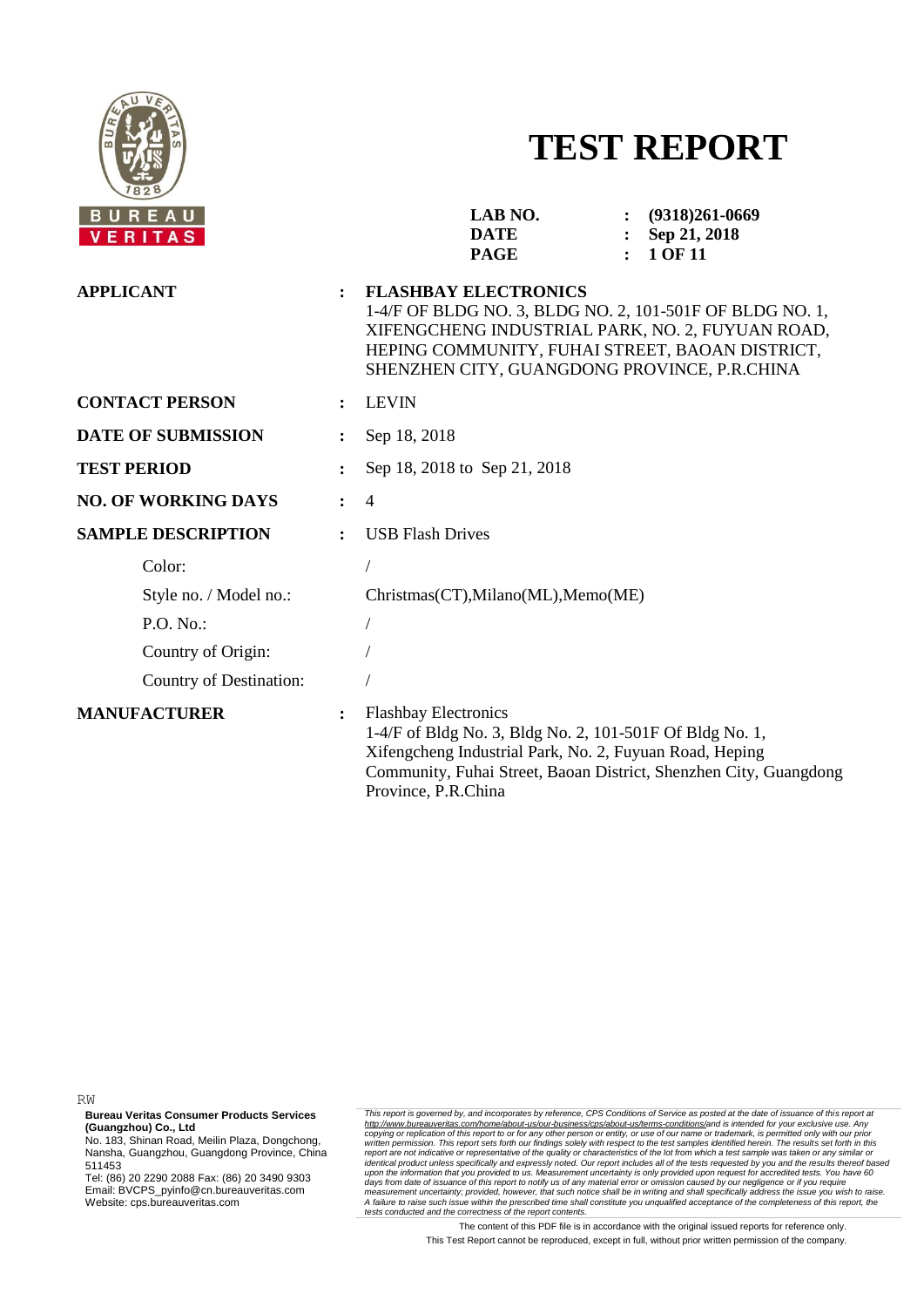

## **SUMMARY OF TEST RESULTS**

| <b>TEST REQUESTED</b>                               | <b>CONCLUSION</b> | <b>REMARK</b> |
|-----------------------------------------------------|-------------------|---------------|
| European Parliament and Council<br>Directive        |                   |               |
| 2011/65/EU on the Restriction of the Use of Certain | <b>PASS</b>       |               |
| Hazardous Substances in Electrical and Electronic   |                   |               |
| Equipment (RoHS)                                    |                   |               |
| Phthalates Test – Directive 2015/863/EU Amendment   |                   |               |
| of European Parliament and Council Directive        |                   |               |
| 2011/65/EU on the Restriction of the Use of Certain | <b>PASS</b>       |               |
| Hazardous Substances in Electrical and Electronic   |                   |               |
| Equipment (RoHS)                                    |                   |               |
| (Note: The amendment will be effective on 22 July   |                   |               |
| 2019. For medical devices and control instruments,  |                   |               |
| effective date will be 22 July 2021.)               |                   |               |

BUREAU VERITAS CONSUMER PRODUCTS SERVICES (GUANGZHOU) CO., LTD

me NINA REN SENIOR MANAGER



#### **REMARK**

If there are questions or concerns on this report, please contact the following persons:

| a) | <b>GENERAL TEL:</b>      | (86) 755 83437287                                          |
|----|--------------------------|------------------------------------------------------------|
|    | FAX:                     | (86) 755 83439100                                          |
| b) | <b>BUSINESS SZ TEL:</b>  | (86) 755 21534695                                          |
|    | FAX:                     | (86) 755 83439100                                          |
|    | <b>BUSINESS GZ TEL:</b>  | (86) 20 87148525                                           |
|    | FAX:                     | (86) 20 87148528                                           |
|    | EMAIL:<br><b>WEBSITE</b> | eechemical.sc@cn.bureauveritas.com<br>cps.bureauveritas.cn |
|    |                          |                                                            |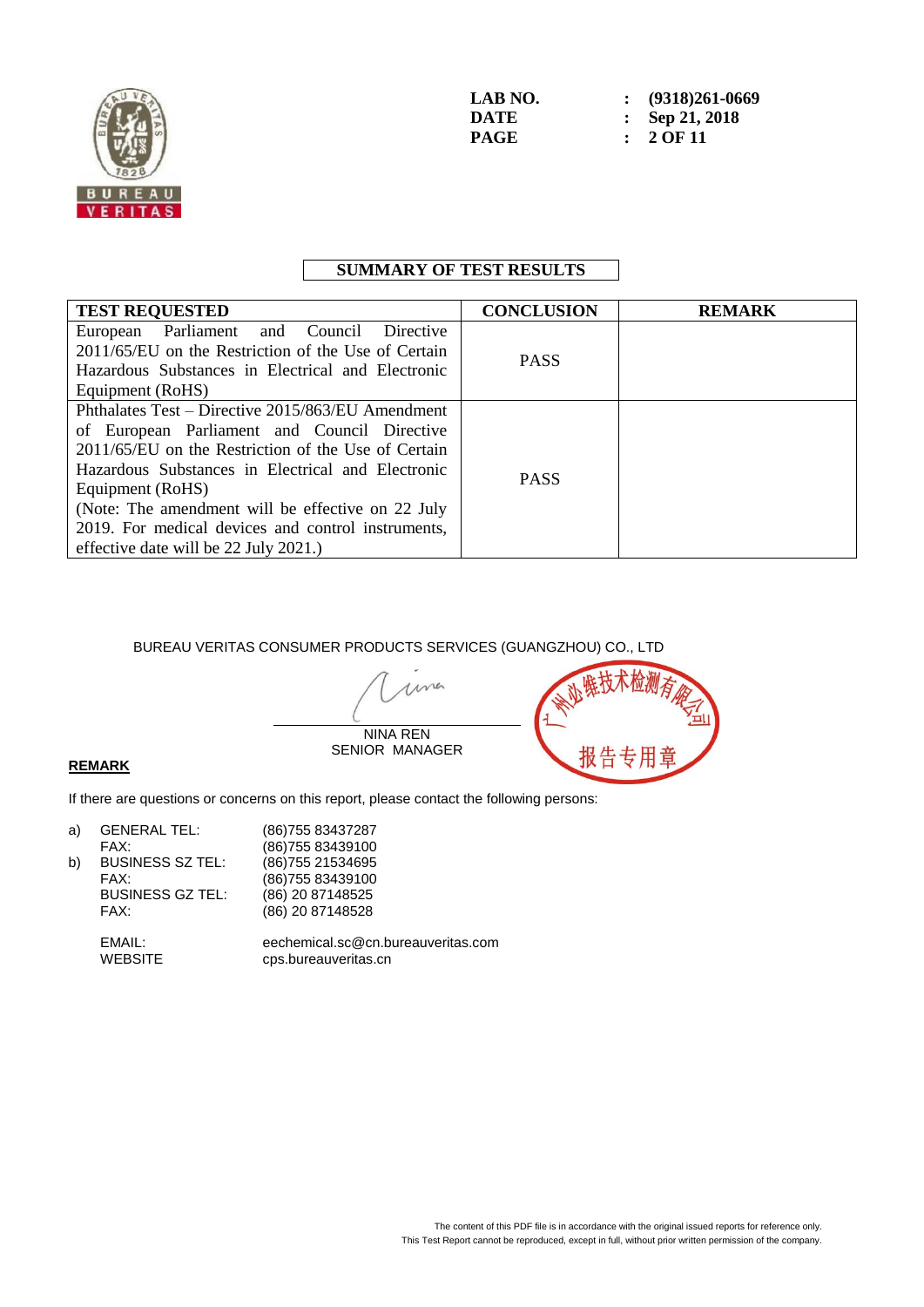

**LAB NO. : (9318)261-0669 DATE : Sep 21, 2018**<br>**PAGE : 3 OF 11 PAGE : 3 OF 11**

#### **Photo of the Submitted Sample**



**Report Number**  $(9318)261 - 0669$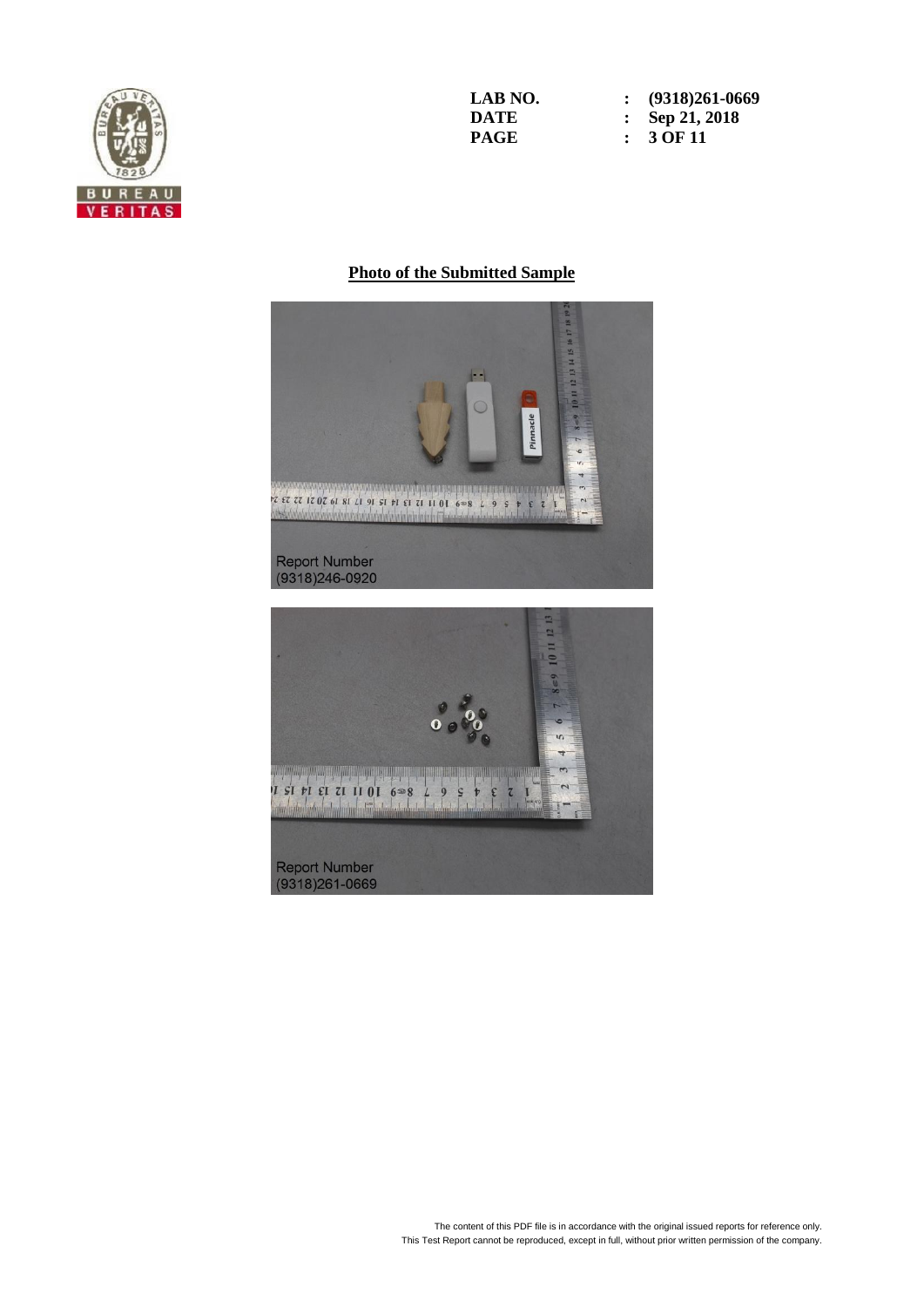

**LAB** NO. <br>**: (9318)261-0669**<br>**DATE : Sep 21, 2018 DATE : Sep 21, 2018**<br>**PAGE : 4 OF 11 :**  $4\overline{OF}11$ 

### **Photograph of test item(s)**

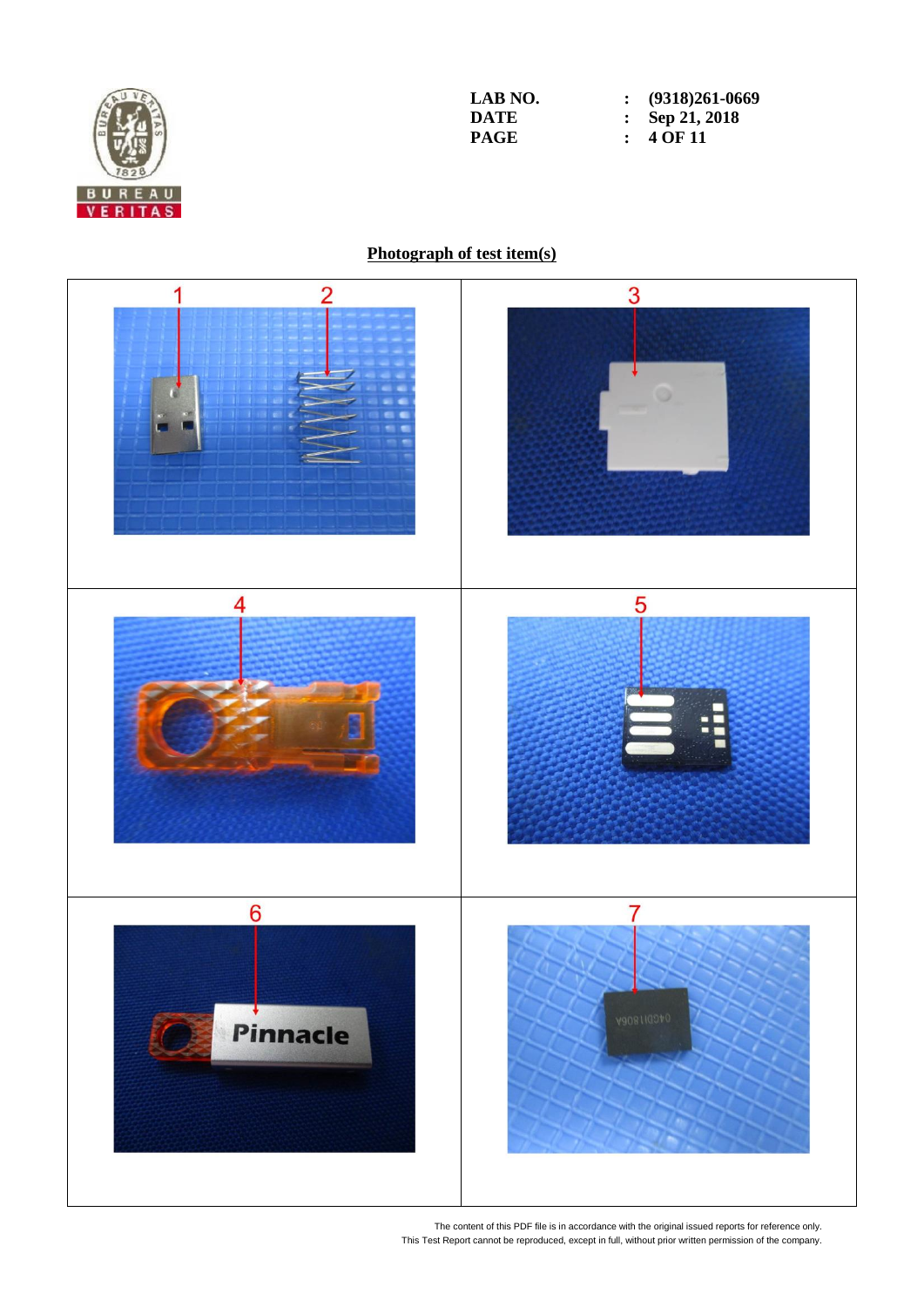

**LAB** NO. <br>**: (9318)261-0669**<br>**DATE : Sep 21, 2018 DATE : Sep 21, 2018**<br>**PAGE :** 5 OF 11  $\cdot$  **5** OF 11

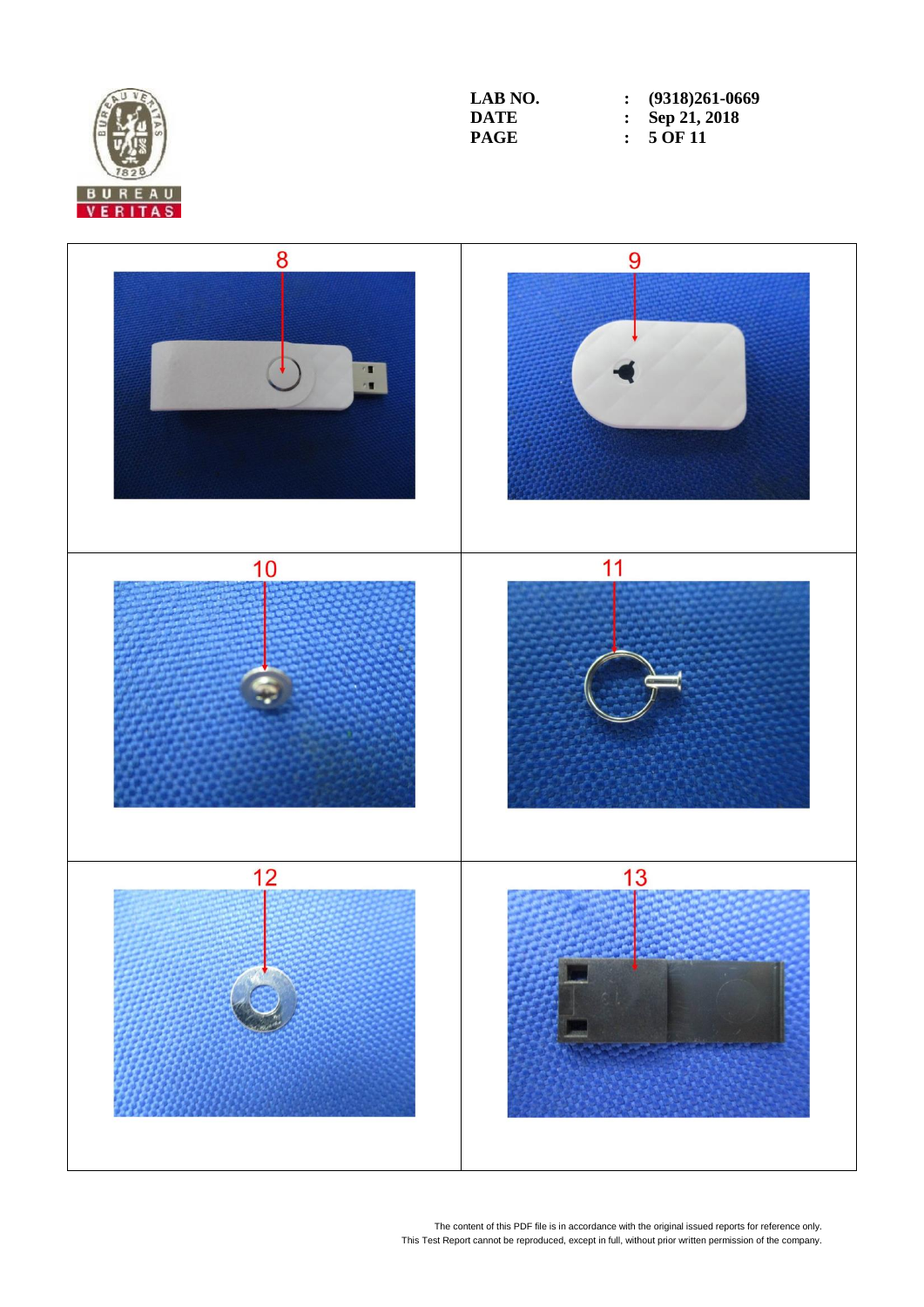

**LAB NO. : (9318)261-0669 DATE : Sep 21, 2018**<br>**PAGE : 6 OF 11 PAGE : 6 OF 11**

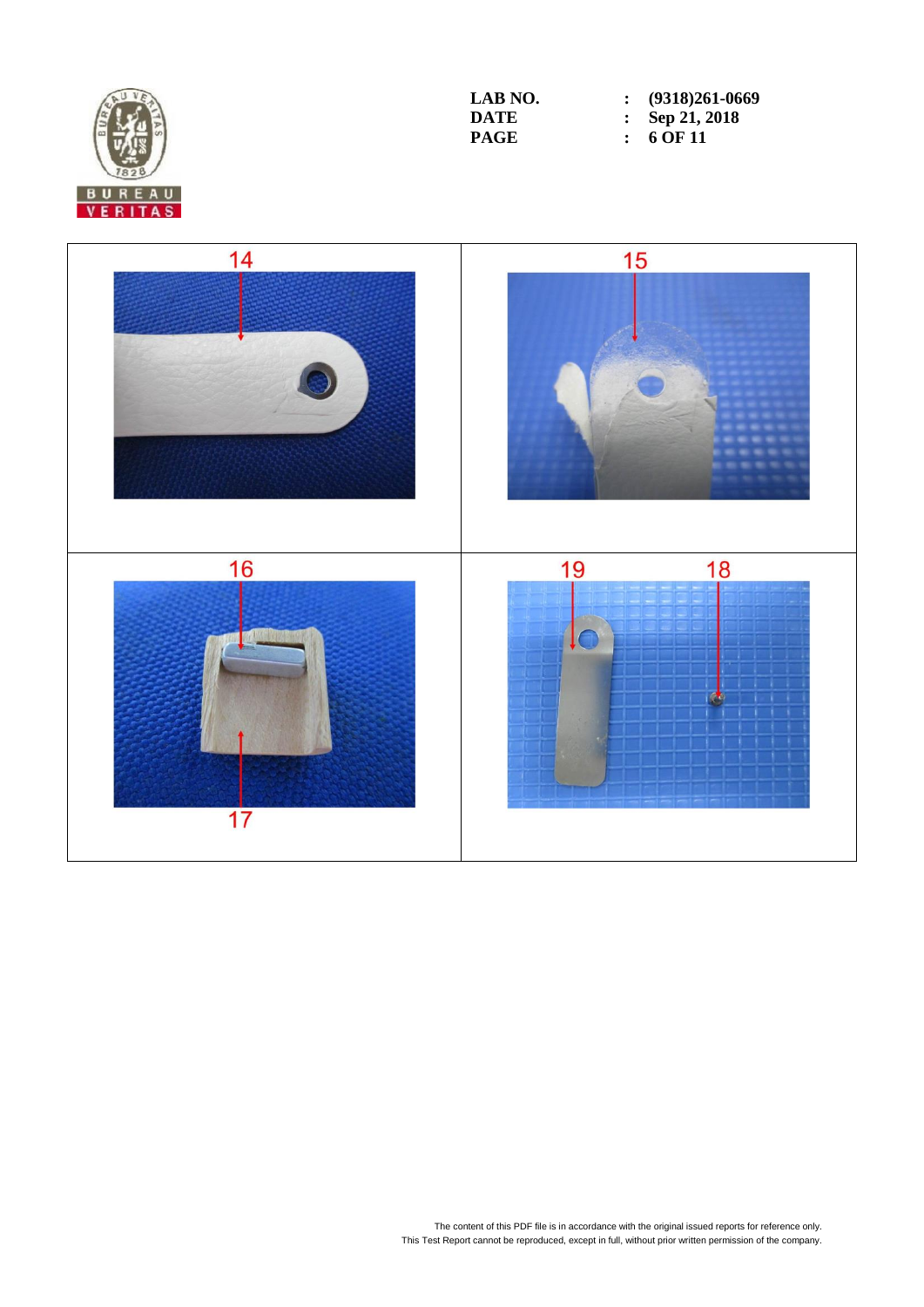

#### **TEST RESULT**

#### **Compliance Test - European Parliament and Council Directive 2011/65/EU on the Restriction of the Use of Certain Hazardous Substances in Electrical and Electronic Equipment (RoHS)**

| <b>Test Item(s)</b> | <b>Item / Component Description(s) + Location(s)</b> | Style(s) |
|---------------------|------------------------------------------------------|----------|
|                     | Silvery metal (case, plug)                           |          |
| $\overline{2}$      | Silvery metal (spring, inner)                        |          |
| 3                   | White plastic (insulator, usb)                       |          |
| $\overline{4}$      | Orange plastic (head, usb)                           |          |
| 5                   | Golden metal (plug, usb)                             |          |
| 6                   | Silvery metal (case)                                 |          |
| $\overline{7}$      | Grey print black plastic (plug, usb)                 |          |
| 8                   | White plastic (nail)                                 |          |
| 9                   | White plastic (case)                                 |          |
| 10                  | Silvery metal (screw)                                |          |
| 11                  | Silvery metal (ring)                                 |          |
| 12                  | Silvery metal (gasket)                               |          |
| 13                  | Black plastic (insulator)                            |          |
| 14                  | White leather (sleeve)                               |          |
| 15                  | Transparent plastic with adhesive (plate, inner)     |          |
| 16                  | Silvery magnet (inner)                               |          |
| 17                  | Beige wood (case)                                    |          |
| 18                  | Silvery metal (nail)                                 |          |
| 19                  | Silvery metal (plate, inner)                         |          |

**See Analytes and their corresponding Maximum Allowable Limit in Appendix**

|                     | <b>Result</b> |                 |                 |                             |             |                |                          |
|---------------------|---------------|-----------------|-----------------|-----------------------------|-------------|----------------|--------------------------|
| <b>Parameter</b>    | Lead (Pb)     | Cadmium<br>(Cd) | Mercury<br>(Hg) | Chromium<br>$VI$ (Cr $VI$ ) | <b>PBBs</b> | <b>PBDEs</b>   | <b>Conclusion</b>        |
| Unit                | mg/kg         | mg/kg           | mg/kg           | mg/kg                       | mg/kg       | mg/kg          | $\overline{\phantom{a}}$ |
| <b>Test Item(s)</b> |               |                 |                 |                             |             |                |                          |
|                     | ND            | ND              | ND              | ND                          | NA          | NA             | <b>PASS</b>              |
| $\overline{2}$      | ND            | ND              | ND              | ND                          | NA          | NA             | <b>PASS</b>              |
| 3                   | ND            | ND              | ND              | ND                          | <b>ND</b>   | N <sub>D</sub> | <b>PASS</b>              |
| 4                   | ND            | ND              | <b>ND</b>       | ND                          | <b>ND</b>   | ND             | <b>PASS</b>              |
| 5                   | ND            | ND              | <b>ND</b>       | ND                          | <b>NA</b>   | <b>NA</b>      | <b>PASS</b>              |
| 6                   | ND            | ND              | <b>ND</b>       | ND                          | <b>NA</b>   | <b>NA</b>      | <b>PASS</b>              |
| 7                   | ND            | <b>ND</b>       | <b>ND</b>       | ND                          | $ND^*$      | $ND^*$         | <b>PASS</b>              |
| 8                   | ND            | ND              | <b>ND</b>       | ND                          | <b>ND</b>   | N <sub>D</sub> | <b>PASS</b>              |
| 9                   | ND            | ND              | <b>ND</b>       | ND                          | <b>ND</b>   | N <sub>D</sub> | <b>PASS</b>              |
| 10                  | ND            | ND              | <b>ND</b>       | ND                          | <b>NA</b>   | <b>NA</b>      | <b>PASS</b>              |
| 11                  | ND            | ND              | <b>ND</b>       | ND                          | <b>NA</b>   | <b>NA</b>      | <b>PASS</b>              |
| 12                  | ND            | <b>ND</b>       | <b>ND</b>       | Negative $*$                | NA          | NA             | <b>PASS</b>              |
| 13                  | ND            | ND              | <b>ND</b>       | ND                          | <b>ND</b>   | N <sub>D</sub> | <b>PASS</b>              |
| 14                  | ND            | ND              | <b>ND</b>       | ND                          | <b>ND</b>   | N <sub>D</sub> | <b>PASS</b>              |
| 15                  | ND            | ND              | ND              | ND                          | <b>ND</b>   | ND             | <b>PASS</b>              |
| 16                  | ND            | ND              | ND              | Negative $*$                | <b>NA</b>   | NA             | <b>PASS</b>              |

The content of this PDF file is in accordance with the original issued reports for reference only.

This Test Report cannot be reproduced, except in full, without prior written permission of the company.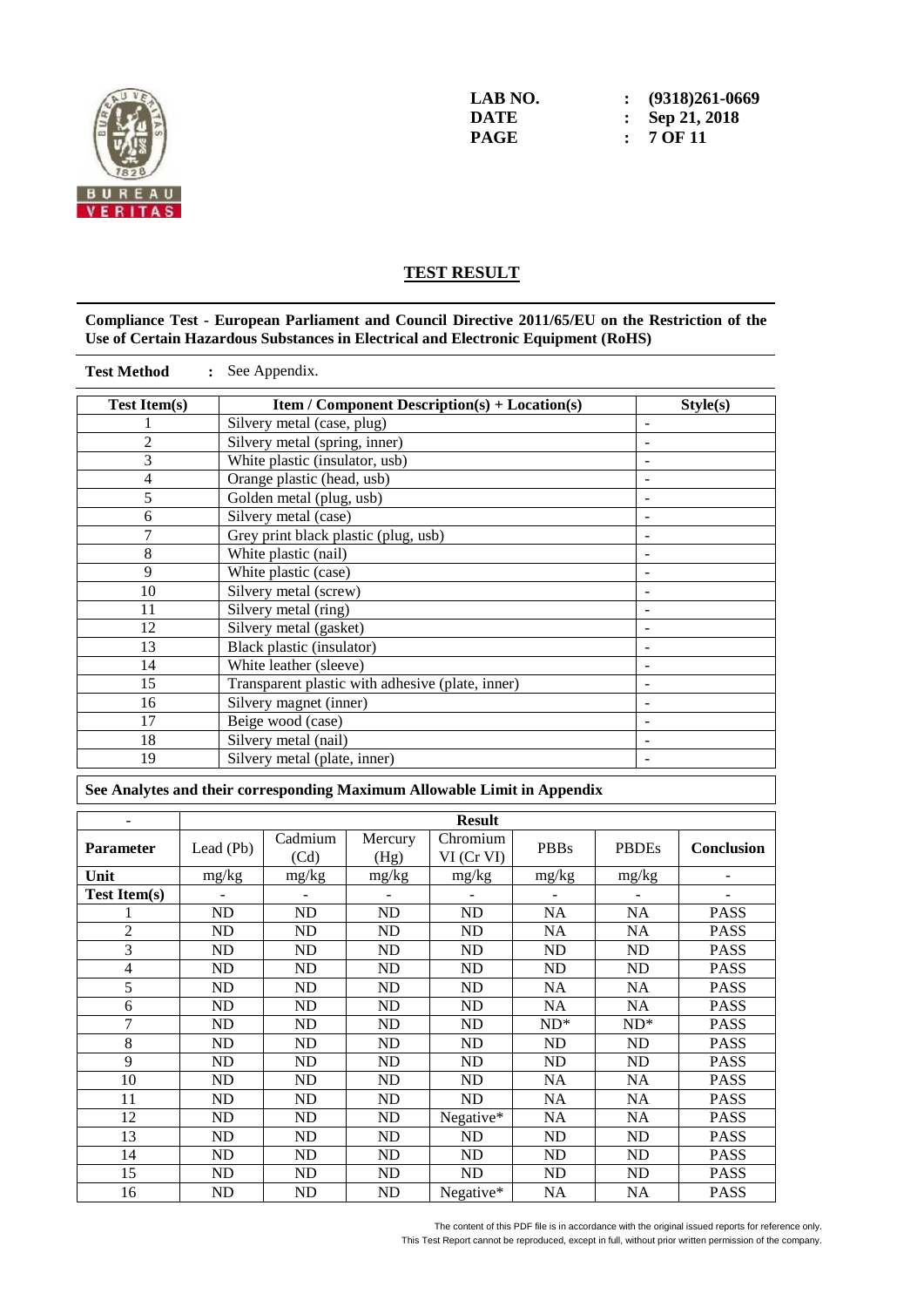

| -                   |                   | <b>Result</b>            |                 |                             |             |              |                   |  |
|---------------------|-------------------|--------------------------|-----------------|-----------------------------|-------------|--------------|-------------------|--|
| <b>Parameter</b>    | $\text{lead}(Pb)$ | Cadmium<br>(Cd)          | Mercury<br>(Hg) | Chromium<br>$VI$ (Cr $VI$ ) | <b>PBBs</b> | <b>PBDEs</b> | <b>Conclusion</b> |  |
| Unit                | mg/kg             | mg/kg                    | mg/kg           | mg/kg                       | mg/kg       | mg/kg        |                   |  |
| <b>Test Item(s)</b> |                   | $\overline{\phantom{a}}$ | -               | $\overline{\phantom{0}}$    |             |              |                   |  |
|                     | ND                | <b>ND</b>                | <b>ND</b>       | <b>ND</b>                   | <b>ND</b>   | <b>ND</b>    | <b>PASS</b>       |  |
| 18                  | ND                | <b>ND</b>                | <b>ND</b>       | <b>ND</b>                   | <b>NA</b>   | <b>NA</b>    | <b>PASS</b>       |  |
| 19                  | ND                | <b>ND</b>                | <b>ND</b>       | Negative*                   | <b>NA</b>   | <b>NA</b>    | <b>PASS</b>       |  |

Note / Key :

 $ND = Not detected$  ">" = Greater than

 $NR = Not requested$  mg/kg = milligram(s) per kilogram = ppm = part(s) per million  $% = percent$  10 000 mg/kg = 1 %

Detection Limit : See Appendix.

Remark :

- The testing approach is listed in table of Appendix.
- \* denotes as reported result(s) was (were) performed by wet chemistry method. Others were screened by XRF. For XRF screening, the result(s) of Cr VI was (were) reported as total chromium and the result(s) of PBBs and PBDEs was (were) reported as total bromine. Also, the XRF result(s) may be different to the actual content based on various factors including, but not limit to, sample size, thickness, area, nonuniformity composition, surface flatness.
- Only selected example(s) is (are) indicated on the photograph(s) in Comment.
- According to European Parliament and Council Directive 2011/65/EU, Article 5 "Adaptation of the Annexes" to scientific and technical progress", exemption(s) should be granted to the materials and components of Test Item(s) in the lists in Annexes III and IV of this directive.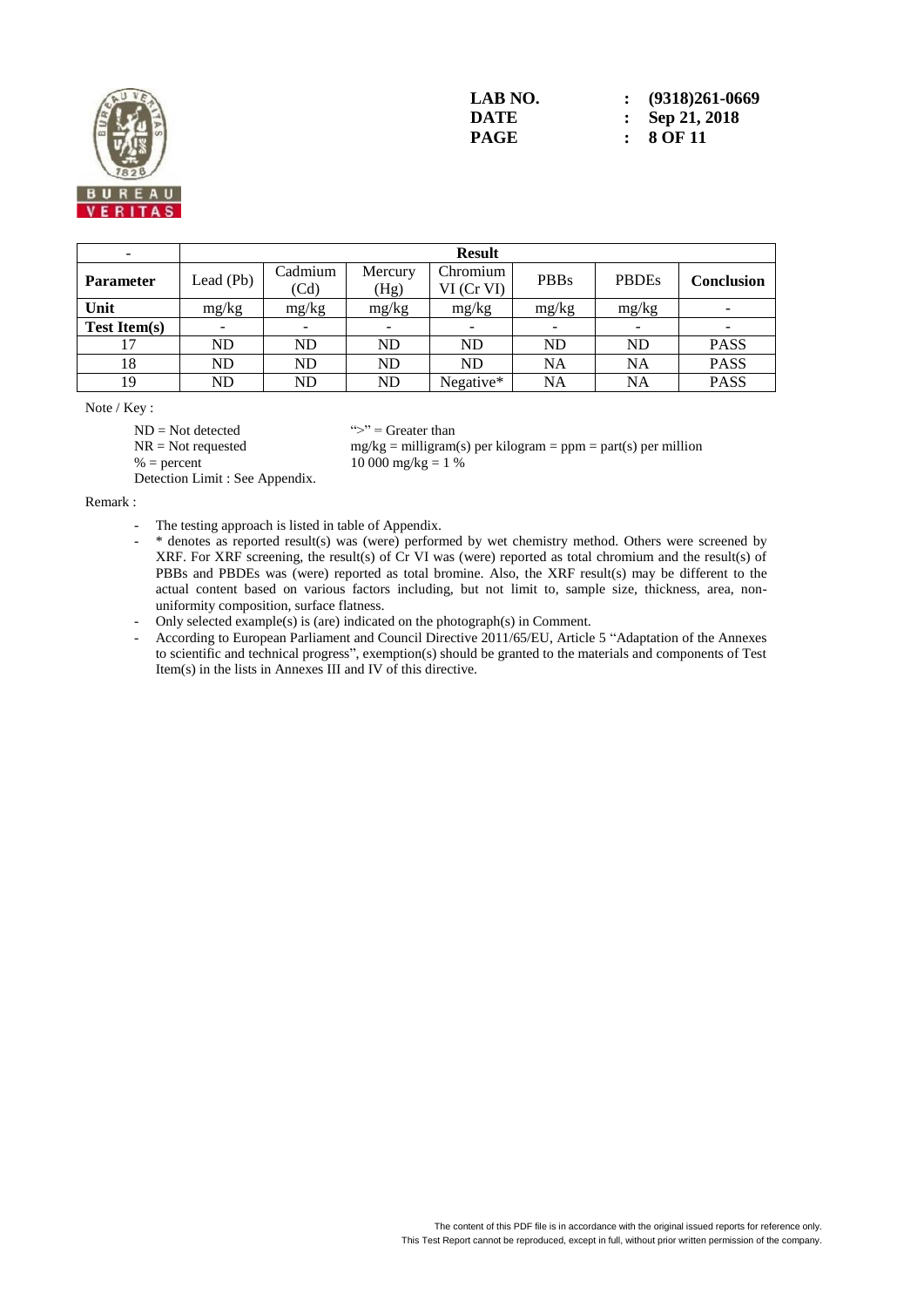

**LAB NO. : (9318)261-0669 DATE : Sep 21, 2018**<br>**PAGE : 9 OF 11 PAGE : 9 OF 11**

#### **TEST RESULT**

**Phthalates Test – Directive 2015/863/EU Amendment of European Parliament and Council Directive 2011/65/EU on the Restriction of the Use of Certain Hazardous Substances in Electrical and Electronic Equipment (RoHS)**

| <b>Test Method</b><br>With reference to International Standard IEC 62321-8. |                                                      |          |  |  |  |  |  |
|-----------------------------------------------------------------------------|------------------------------------------------------|----------|--|--|--|--|--|
| <b>Test Item(s)</b>                                                         | <b>Item</b> / Component Description(s) + Location(s) | Style(s) |  |  |  |  |  |
|                                                                             | White plastic (insulator, usb)                       |          |  |  |  |  |  |
|                                                                             | Orange plastic (head, usb)                           |          |  |  |  |  |  |
|                                                                             | Grey print black plastic (plug, usb)                 |          |  |  |  |  |  |
|                                                                             | White plastic (nail)                                 |          |  |  |  |  |  |
|                                                                             | White plastic (case)                                 |          |  |  |  |  |  |
| 13                                                                          | Black plastic (insulator)                            |          |  |  |  |  |  |
| 14                                                                          | White leather (sleeve)                               |          |  |  |  |  |  |
| 15                                                                          | Transparent plastic with adhesive (plate, inner)     |          |  |  |  |  |  |

| <b>Maximum</b><br><b>Allowable Limit:</b> | DEHP, BBP, DBP & DIBP: 0.1% (Each) |       |               |                   |  |  |  |
|-------------------------------------------|------------------------------------|-------|---------------|-------------------|--|--|--|
|                                           | <b>Result</b>                      |       |               |                   |  |  |  |
| <b>Tested Item(s)</b>                     | <b>Detected Analyte(s)</b>         | Conc. | Unit          | <b>Conclusion</b> |  |  |  |
| $3+4+7$                                   | ND                                 | ND    | $\frac{0}{0}$ | <b>PASS</b>       |  |  |  |
| $8+9+13$                                  | ND                                 | ND    | $\%$          | <b>PASS</b>       |  |  |  |
| $14 + 15$                                 | ND                                 | ND    | $\%$          | <b>PASS</b>       |  |  |  |

Note / Key :

 $ND = Not detected$  ">" = Greater than<br>  $NR = Not$  requested  $mg/kg = milligram$ Detection Limit (%) : 0.005

NR = Not requested mg/kg = milligram(s) per kilogram = ppm = part(s) per million<br>% = percent 10 000 mg/kg = 1 %  $10\,000 \text{ mg/kg} = 1\%$ 

Remark : The list of phthalates is summarized in table of Appendix.

Remark: The above result(s) of 1-17, 19 is/are transferred from (9318)246-0920 dated on Sep 11, 2018..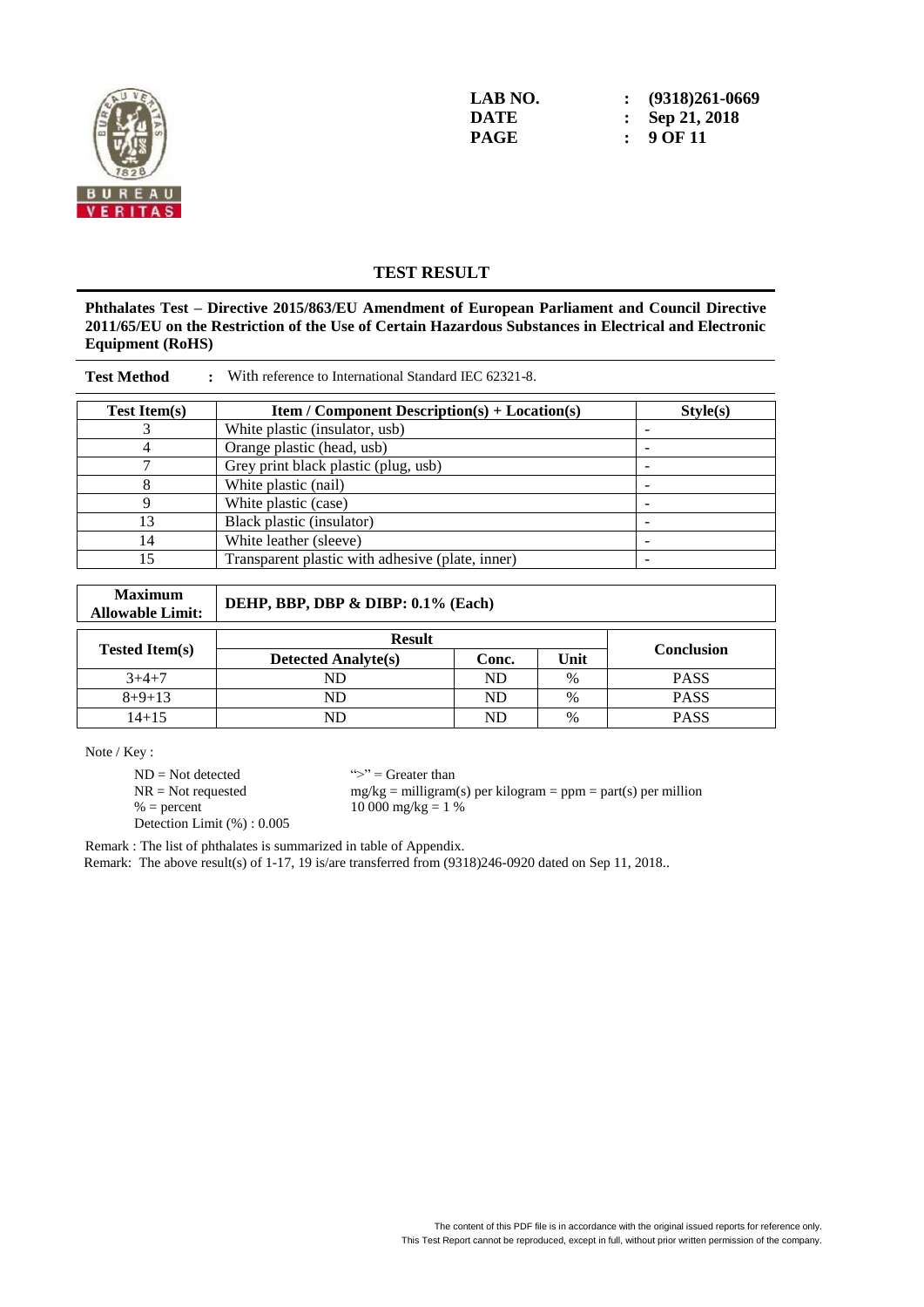

**LAB NO. : (9318)261-0669 DATE : Sep 21, 2018 PAGE : 10 OF 11**

#### **APPENDIX**

|                | List of Analytes and their Corresponding Test Methods, Detection Limit and Maximum Allowable Limit<br>[ Compliance Test for European Parliament and Council Directive 2011/65/EU ] :                                                                                                                                                                                                                                               |                |                                  |               |                                                 |                                    |  |
|----------------|------------------------------------------------------------------------------------------------------------------------------------------------------------------------------------------------------------------------------------------------------------------------------------------------------------------------------------------------------------------------------------------------------------------------------------|----------------|----------------------------------|---------------|-------------------------------------------------|------------------------------------|--|
|                |                                                                                                                                                                                                                                                                                                                                                                                                                                    |                |                                  |               |                                                 |                                    |  |
|                |                                                                                                                                                                                                                                                                                                                                                                                                                                    |                | X-ray fluorescence (XRF)[a]      |               |                                                 | <b>Maximum</b><br><b>Allowable</b> |  |
| No.            | <b>Name of Analytes</b>                                                                                                                                                                                                                                                                                                                                                                                                            | <b>Plastic</b> | Metallic /<br>glass /<br>ceramic | <b>Others</b> |                                                 | Limit<br>(mg/kg)                   |  |
| 1              | Lead (Pb)                                                                                                                                                                                                                                                                                                                                                                                                                          | 100            | 200                              | 200           | $10^{[b]}$                                      | 1 000                              |  |
| $\mathfrak{2}$ | Cadmium (Cd)                                                                                                                                                                                                                                                                                                                                                                                                                       | 50             | 50                               | 50            | $10^{[b]}$                                      | 100                                |  |
| 3              | Mercury (Hg)                                                                                                                                                                                                                                                                                                                                                                                                                       | 100            | 200                              | 200           | $10^{[c]}$                                      | 1 0 0 0                            |  |
| $\overline{4}$ | Chromium (Cr)                                                                                                                                                                                                                                                                                                                                                                                                                      | 100            | 200                              | 200           | <b>NA</b>                                       | NA                                 |  |
| 5              | Chromium VI (Cr VI)                                                                                                                                                                                                                                                                                                                                                                                                                | <b>NA</b>      | NA                               | <b>NA</b>     | $3^{[g, h]}/10^{[d]}/$<br>See <sup>[e, j]</sup> | $1000/$<br>Negative <sup>[j]</sup> |  |
| 6              | Bromine (Br)                                                                                                                                                                                                                                                                                                                                                                                                                       | 200            | NA                               | 200           | NA                                              | NA                                 |  |
| $\tau$         | Polybromobiphenyls (PBBs)<br>- Bromobiphenyl (MonoBB)<br>- Dibromobiphenyl (DiBB)<br>- Tribromobiphenyl (TriBB)<br>- Tetrabromobiphenyl (TetraBB)<br>- Pentabromobiphenyl (PentaBB)<br>- Hexabromobiphenyl (HexaBB)<br>- Heptabromobiphenyl (HeptaBB)<br>- Octabromobiphenyl (OctaBB)<br>- Nonabromobiphenyl (NonaBB)<br>- Decabromobiphenyl (DecaBB)                                                                              | NA             | <b>NA</b>                        | <b>NA</b>     | Each $50^{[f]}$                                 | Sum 1 000                          |  |
| 8              | Polybromodiphenyl ethers (PBDEs)<br>- Bromodiphenyl ether (MonoBDE)<br>- Dibromodiphenyl ether (DiBDE)<br>- Tribromodiphenyl ether (TriBDE)<br>- Tetrabromodiphenyl ether (TetraBDE)<br>- Pentabromodiphenyl ether (PentaBDE)<br>- Hexabromodiphenyl ether (HexaBDE)<br>- Heptabromodiphenyl ether (HeptaBDE)<br>- Octabromodiphenyl ether (OctaBDE)<br>- Nonabromodiphenyl ether (NonaBDE)<br>- Decabromodiphenyl ether (DecaBDE) | <b>NA</b>      | <b>NA</b>                        | <b>NA</b>     | Each $50^{[f]}$                                 | Sum 1 000                          |  |

 $NA = Not$  applicable

[a] Test method with reference to International Standard IEC 62321-3-1: 2013.

[b] Test method with reference to International Standard IEC 62321-5: 2013.

[c] Test method with reference to International Standard IEC 62321-4: 2017.

[d] Polymers and Electronics - Test method with reference to European Standard EN 62321-7-2: 2017.

<sup>[e]</sup> Metal - Test method with reference to International Standard IEC 62321-7-1: 2015<sup>[i]</sup>.

[f] Test method with reference to International Standard IEC 62321-6: 2015.

[g] Leather - Test method International Standard ISO 17075: 2007.

[h] Other Than Metal, Leather, Polymers and Electronics - Test method with reference to International Standard ISO 17075: 2007.

[i] The principle of this method was evaluated and supported by two studies organized by IEC TC 111 WG3. These studies were focused on detecting the presence of  $\hat{C}r$  VI in the corrosion protection coatings on metallic samples.

 $[j]$ Result(s) of Cr VI for metallic material(s) was (were) expressed in term of positive and negative. Negative means the absence of Cr VI on the tested areas and the result(s) was (were) regarded as in compliance with European Parliament and Council Directive 2011/65/EU, Article 4(1). While, positive means the presence of Cr VI on tested

The content of this PDF file is in accordance with the original issued reports for reference only.

This Test Report cannot be reproduced, except in full, without prior written permission of the company.